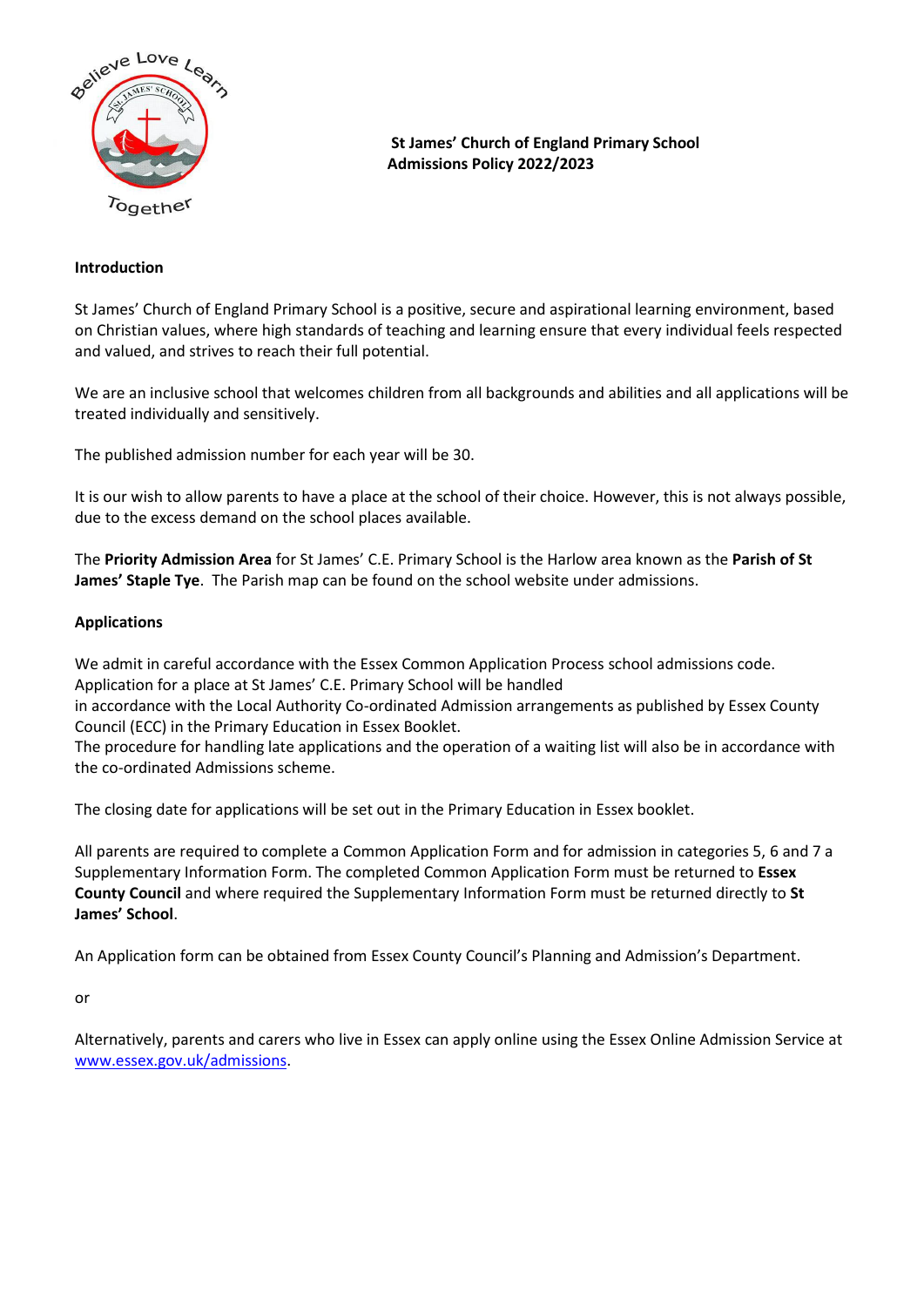### **Over-subscription**

The published admission number for each year will be 30.

Where applications for admission exceed the number of places available, the priority order for admissions is:

- 1. Looked After Children (LAC), Previously Looked After Children (PLAC) and Children Previously looked After from outside England. (PLAC) (as defined on page 18 of the Primary Education in Essex booklet).
- 2. Children living in the priority admission area, with a brother or sister attending the school during the term of admission. See SIBLINGS definition below.
- 3. Other children living in the priority admission area.
- 4. Children living outside the priority admission area, with a brother or sister attending the school during the term of admission. See SIBLINGS definition below.
- 5. Children whose parents are involved in the work and worship of the Anglican Church, subject to a reference from the Church Leader.
- 6. Children whose parents are involved in the work and worship of a non-Anglican Christian denomination, subject to a reference from the church leader.
- 7. Children whose parents are involved in the work and worship of another Faith Group who want a school with a faith ethos, subject to a reference from the Faith Group leader.
- 8. All other applications.

For applications under criteria 5, 6 or 7 a Supplementary Information Form is required to be completed.

Exceptional educational, social, pastoral or medical needs (supported by appropriate evidence) may override the above.

**SIBLINGS Definition**: A child is considered in this category if an older sibling is attending the school at the deadline date, **and will continue to do so when the sibling is admitted,** and where the child lives within the Parish of St James Staple Tye at the same address as the older sibling. Sibling refers to brother or sister, half brother or sister, adopted brother or sister, step brother or sister, or the child of the parent/carer's partner where the child for whom the school place is sought is living in the same family unit at the same address as that sibling.

In the event of oversubscription within any of the above criteria, priority will be determined by straight line distance from permanent residence of the child to school, with those living closest being the highest priority.

As of the 1st April 2022, all Mid-Year Applications should be made directly to the School. Either contact the Office on 01279 424122 or email admin.williammartin@dcvst.org and they will be happy to help!

### **Appeals**

If you are not offered a place at the school, you have the right to appeal the decision by completing a "Notice of Appeal Form" and returning it to Essex County Council within 21 days of the date of your refusal letter. It will be necessary to state the grounds for your appeal, based on our admissions criteria. If you require any further information regarding appeals, please do not hesitate to contact the school.